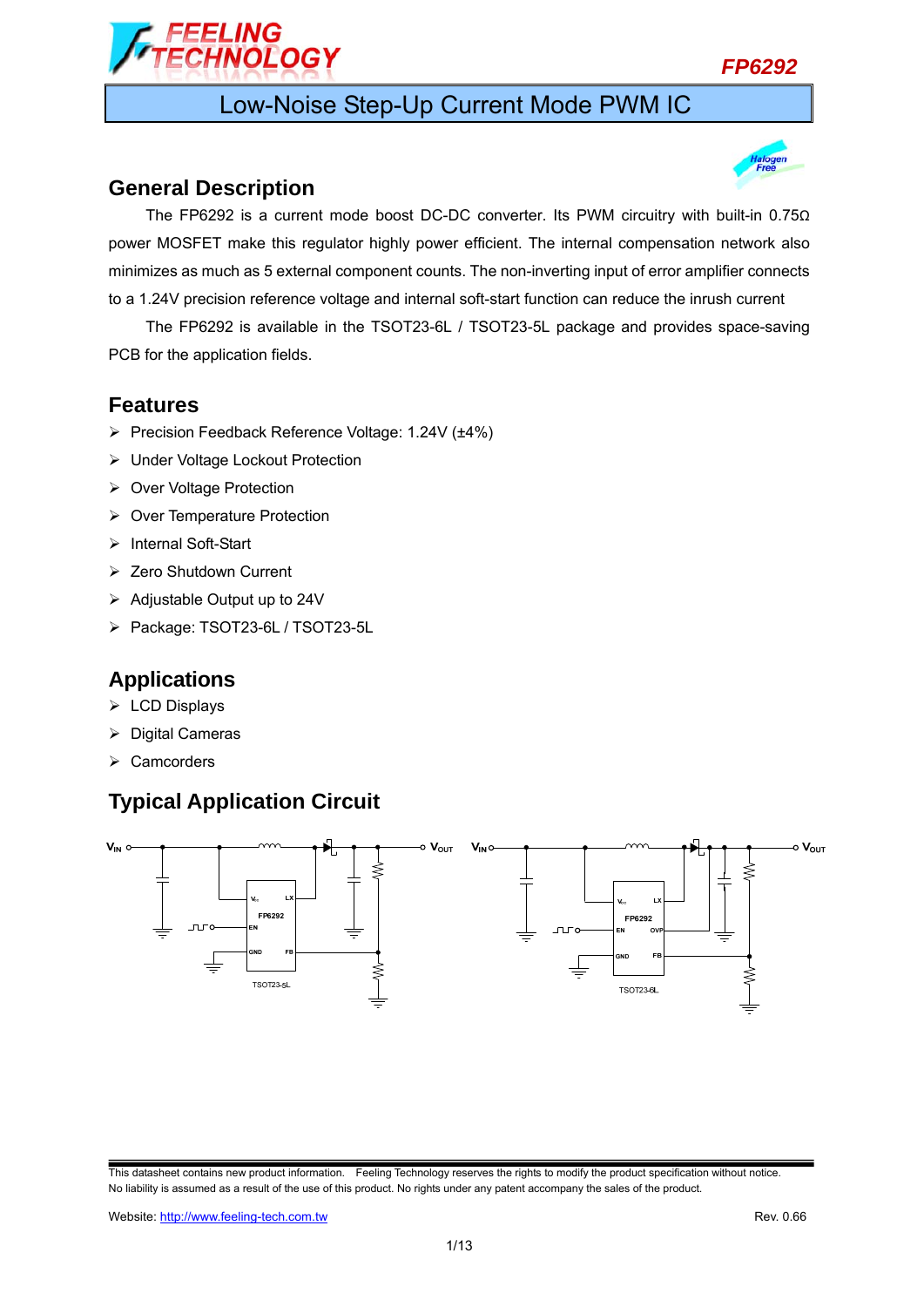



# **Function Block Diagram**



# **Pin Descriptions**



| <b>Name</b>                | No. | 1/O | <b>Description</b>              |  |
|----------------------------|-----|-----|---------------------------------|--|
| LX                         | 1   |     | Power Switch Output             |  |
| <b>GND</b>                 | 2   | P   | <b>IC Ground</b>                |  |
| <b>FB</b>                  | 3   |     | Error Amplifier Inverting Input |  |
| FN                         | 4   |     | Enable Control (Active High)    |  |
| <b>OVP</b>                 | 5   |     | Over Voltage Protection         |  |
| $\mathsf{V}_{\mathsf{CC}}$ | 6   | P   | <b>IC Power Supply</b>          |  |

#### **TSOT23-5L**



| <b>Name</b> |   | No. $  /0$ | <b>Description</b>              |  |
|-------------|---|------------|---------------------------------|--|
| IX.         |   |            | Power Switch Output             |  |
| <b>GND</b>  | 2 | P          | Ground                          |  |
| FB.         | 3 |            | Error Amplifier Inverting Input |  |
| FN          |   |            | Enable Control (Active High)    |  |
| Vcc         | 5 |            | <b>IC Power Supply</b>          |  |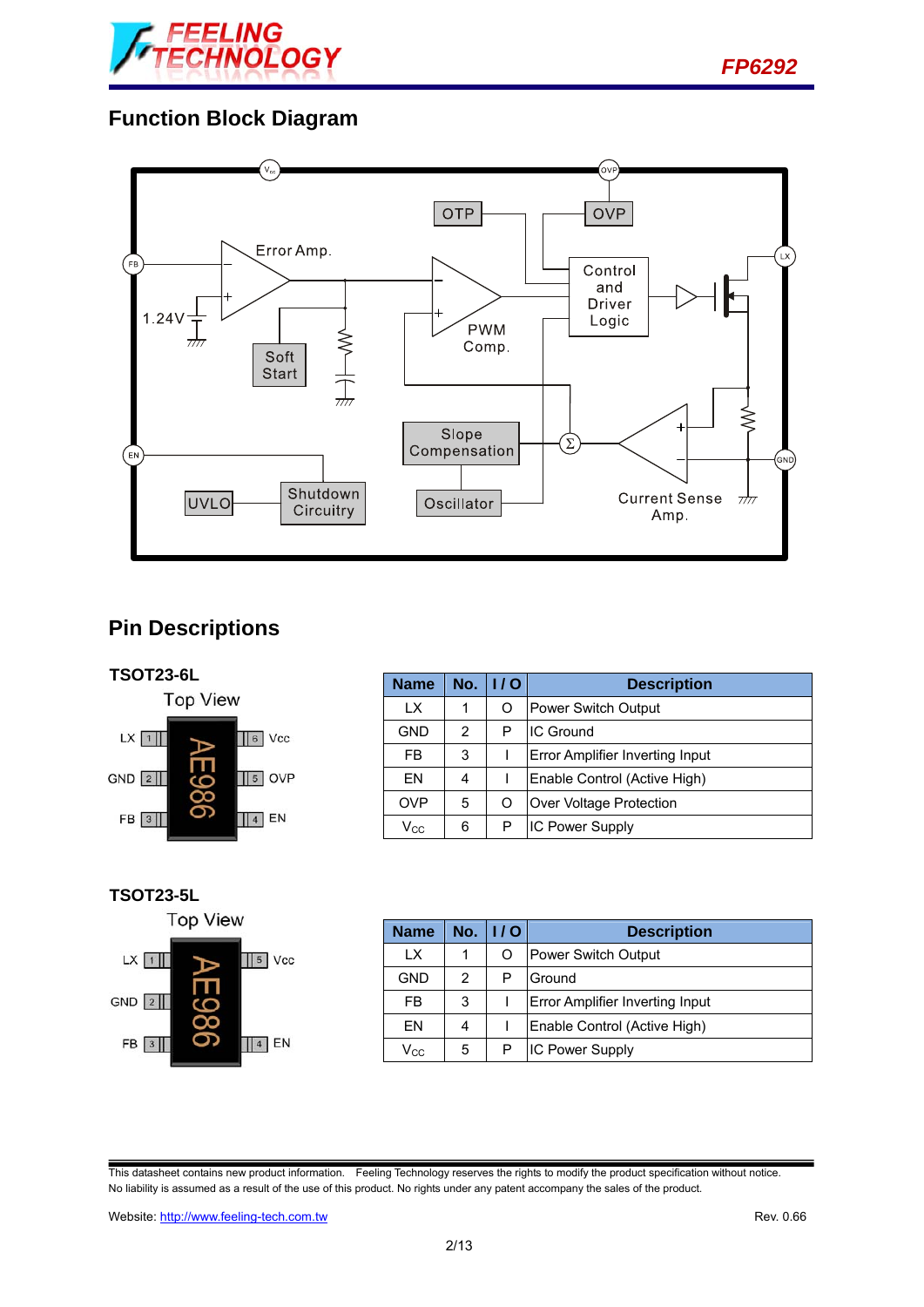



## **Marking Information**

**TSOT23-6L / TSOT23-5L** 



**Lot Number**: Wafer lot number's last two digits

For Example: 132386TB  $\rightarrow$  86

Year: Production year's last digit

Part Number Code: Part number identification code for this product. It should be always "AE".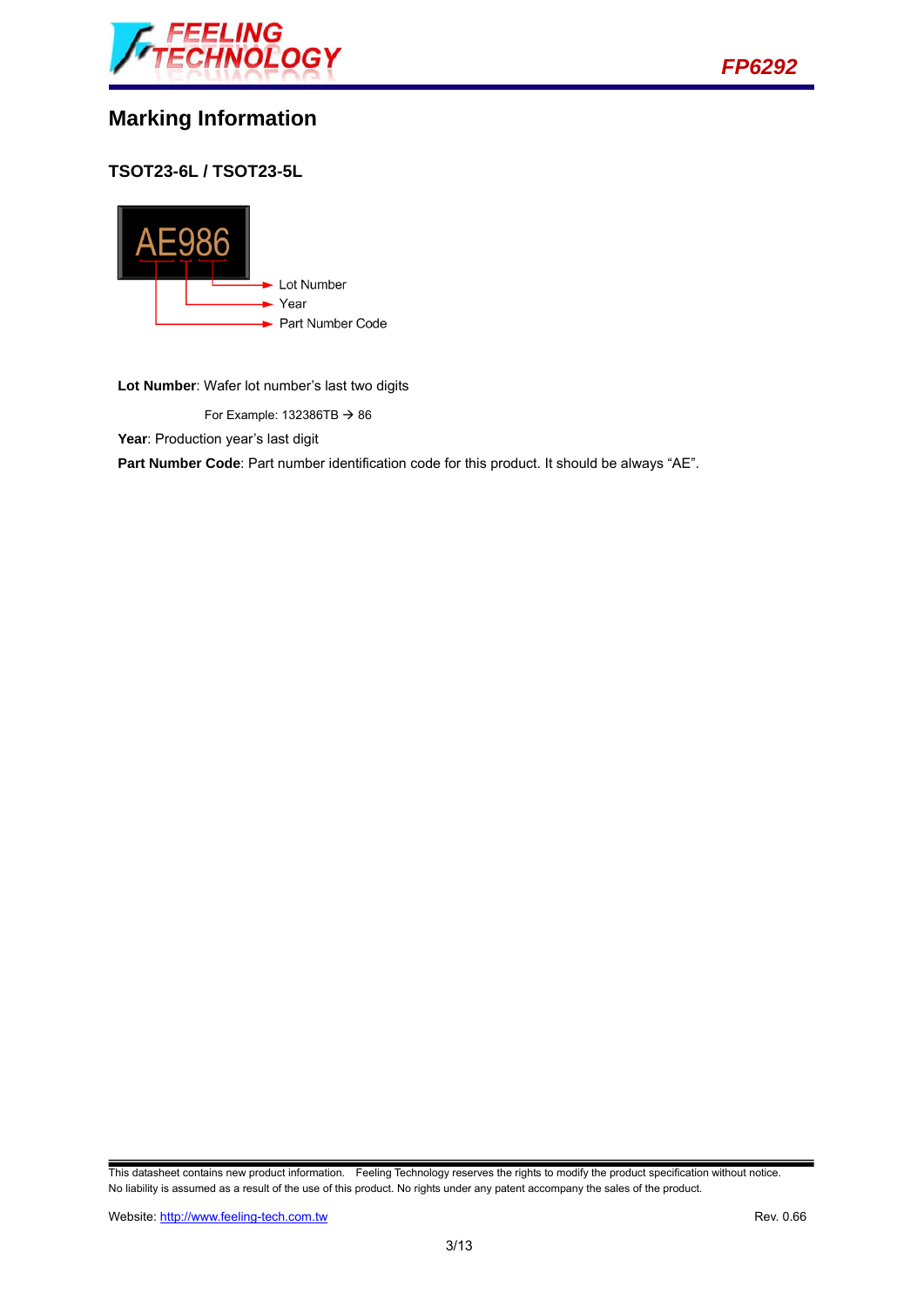

### **Ordering Information**

| <b>Part Number</b>  | <b>Code</b> | <b>Operating Temperature</b> | <b>Package</b> | <b>MOQ</b> | <b>Description</b> |
|---------------------|-------------|------------------------------|----------------|------------|--------------------|
| <b>IFP6292iR-G1</b> | AЕ          | -40°C ~ 85°C.                | TSOT23-5L      | 3000EA     | Tape & Reel        |
| IFP6292hR-G1        | AЕ          | -40°C ~ 85°C.                | TSOT23-6L      | 3000EA     | Tape & Reel        |

### **Absolute Maximum Ratings**

| <b>Parameter</b>             | <b>Symbol</b>         | <b>Conditions</b>               | Min.     | Typ. | Max.   | <b>Unit</b>     |
|------------------------------|-----------------------|---------------------------------|----------|------|--------|-----------------|
| Supply Voltage               | $V_{\rm CC}$          |                                 | $\Omega$ |      | 6      | V               |
| <b>OVP Voltage</b>           | V <sub>OVP</sub>      |                                 | $\Omega$ |      | 25     | V               |
| LX Input Voltage             | <b>V<sub>LX</sub></b> |                                 | 0        |      | 25     | V               |
| <b>EN,FB Voltage</b>         |                       |                                 | $\Omega$ |      | 6      | V               |
| Power Dissipation            | $P_D$                 | TSOT23-5L @T <sub>A</sub> =25°C |          |      | 455    | mW              |
|                              |                       | TSOT23-6L@T <sub>A</sub> =25°C  |          |      | 455    |                 |
| Thermal Resistance (Note1)   | $\theta_{JA}$         | TSOT23-5L                       |          |      | $+220$ | $\degree$ C / W |
|                              |                       | TSOT23-6L                       |          |      | $+220$ |                 |
| Junction Temperature         | Tu,                   |                                 |          |      | $+150$ | $^{\circ}$ C    |
| <b>Operating Temperature</b> | $T_{OP}$              |                                 | $-40$    |      | +85    | °C              |
| Storage Temperature          | $T_{ST}$              |                                 | -65      |      | $+150$ | $^{\circ}$ C    |
| Lead Temperature             |                       | (soldering, 10 sec)             |          |      | $+260$ | $^{\circ}$ C    |

#### **Note1:**

 $\theta_{JA}$  is measured in the natural convection at  $T_A=25^{\circ}$ C on a low effective thermal conductivity test board of JEDEC 51-3 thermal measurement standard.



## **IR Re-flow Soldering Curve**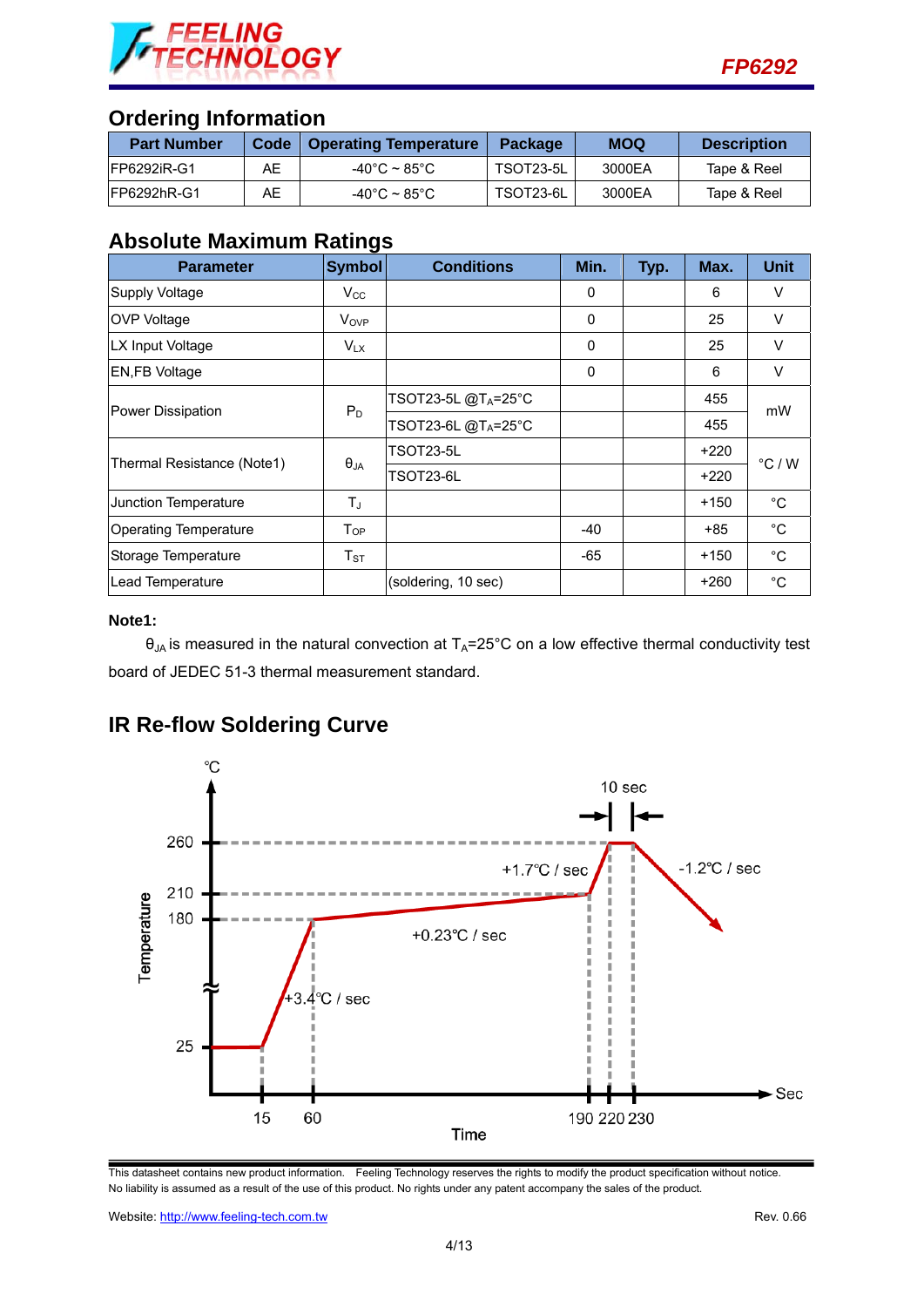



### **Recommended Operating Conditions (Note 1)**

| <b>Parameter</b>            | <b>Symbol</b> | <b>Conditions</b> | Min. | Typ. | Max.   | Unit   |
|-----------------------------|---------------|-------------------|------|------|--------|--------|
| Junction Temperature Range  |               |                   | -40  |      | $+125$ | $\sim$ |
| Operating Temperature Range | I A           |                   | -40  |      | $+85$  | $\sim$ |

#### **Note 1:**

The device is not guaranteed to function outside its operating conditions.

## **DC Electrical Characteristics** (V<sub>CC</sub>=3.7V, T<sub>A</sub>=25°C, unless otherwise specified)

| <b>Parameter</b>                     | <b>Symbol</b>                                | <b>Conditions</b>                                            | Min. | Typ.           | Max. | <b>Unit</b>     |
|--------------------------------------|----------------------------------------------|--------------------------------------------------------------|------|----------------|------|-----------------|
| <b>System Supply Input</b>           |                                              |                                                              |      |                |      |                 |
| Input Supply Range                   | $V_{\rm CC}$                                 |                                                              | 2.7  |                | 5.5  | V               |
| Under Voltage Lockout                | VUVLO                                        |                                                              |      | 2.2            |      | V               |
| Quiescent Current                    | $I_{\rm CC}$                                 | VFB=1.3V, No switching                                       |      | 0.3            |      | mA              |
| Average Supply Current               | $I_{\rm CC}$                                 | V <sub>FB</sub> =1.0V, Switching                             |      | 0.5            |      | mA              |
| Shutdown Supply Current              | $_{\text{Lcc}}$                              | $V_{EN} = GND$                                               |      | 0.1            |      | μA              |
| <b>Oscillator</b>                    |                                              |                                                              |      |                |      |                 |
| <b>Operation Frequency</b>           | $F_{\rm osc}$                                | $V_{FB} = 1.0V$                                              | 0.9  | 1.2            | 1.5  | MH <sub>Z</sub> |
| Frequency Change with Voltage        |                                              | $\triangle f$ / $\triangle V$ $ V_{CC}$ =2.7V to 5.5V        |      | $\overline{2}$ |      | %               |
| Frequency Change with<br>Temperature |                                              | $\triangle$ f / $\triangle$ T  T <sub>A</sub> =-40°C to 85°C |      | 10             |      | %               |
| Maximum Duty Cycle                   | T <sub>DUTY</sub>                            |                                                              | 85   |                |      | $\%$            |
| <b>Reference Voltage</b>             |                                              |                                                              |      |                |      |                 |
| Feedback Voltage                     | $V_{REF}$                                    |                                                              | 1.19 | 1.24           | 1.29 | V               |
| Feedback Voltage Change with         | $\triangle$ V <sub>REF</sub> / $\triangle$ T | TA=-40°C to 25°C                                             |      | 1.5            |      | $\%$            |
| Temperature                          |                                              | $T_A = 25^\circ \text{C}$ to 85°C                            |      | 1.5            |      |                 |
| Line Regulation                      |                                              | $V_{CC} = 2.7V - 5.5V$                                       |      | 0.01           |      | % / V           |
| <b>MOSFET</b>                        |                                              |                                                              |      |                |      |                 |
| On Resistance of Driver              | $R_{DS(ON)}$                                 | $ILX=0.1A$                                                   |      | 0.75           |      | Ω               |
| <b>Protection</b>                    |                                              |                                                              |      |                |      |                 |
| <b>OVP Threshold Voltage</b>         | <b>V</b> <sub>OVP</sub>                      |                                                              |      | 24             |      | V               |
| <b>OVP Sink Current</b>              | <b>I</b> SINK                                |                                                              |      | 5              |      | μA              |
| <b>OCP Current</b>                   | $I_{OCP}$                                    |                                                              |      | 750            |      | m <sub>A</sub>  |
| OTP Temperature                      | $\mathsf{T}_{\text{OTP}}$                    |                                                              |      | $+150$         |      | $^{\circ}C$     |
| Enable Voltage                       | $V_{EN}$                                     |                                                              | 1.5  |                |      | V               |
| Shutdown Voltage                     | $V_{EN}$                                     |                                                              |      |                | 0.4  | V               |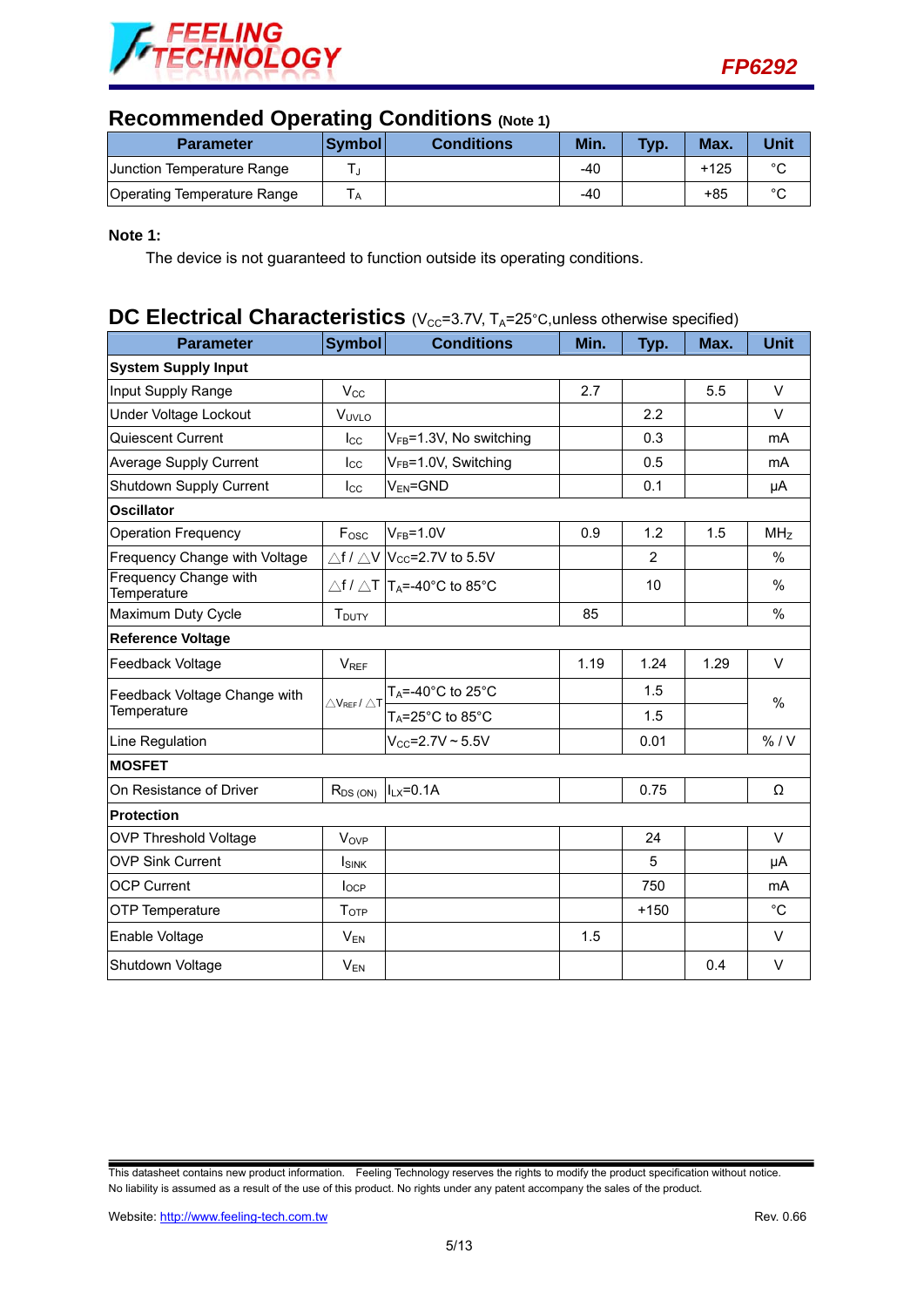



# **Typical Operating Characteristics**





This datasheet contains new product information. Feeling Technology reserves the rights to modify the product specification without notice. No liability is assumed as a result of the use of this product. No rights under any patent accompany the sales of the product.

Website: http://www.feeling-tech.com.tw Rev. 0.66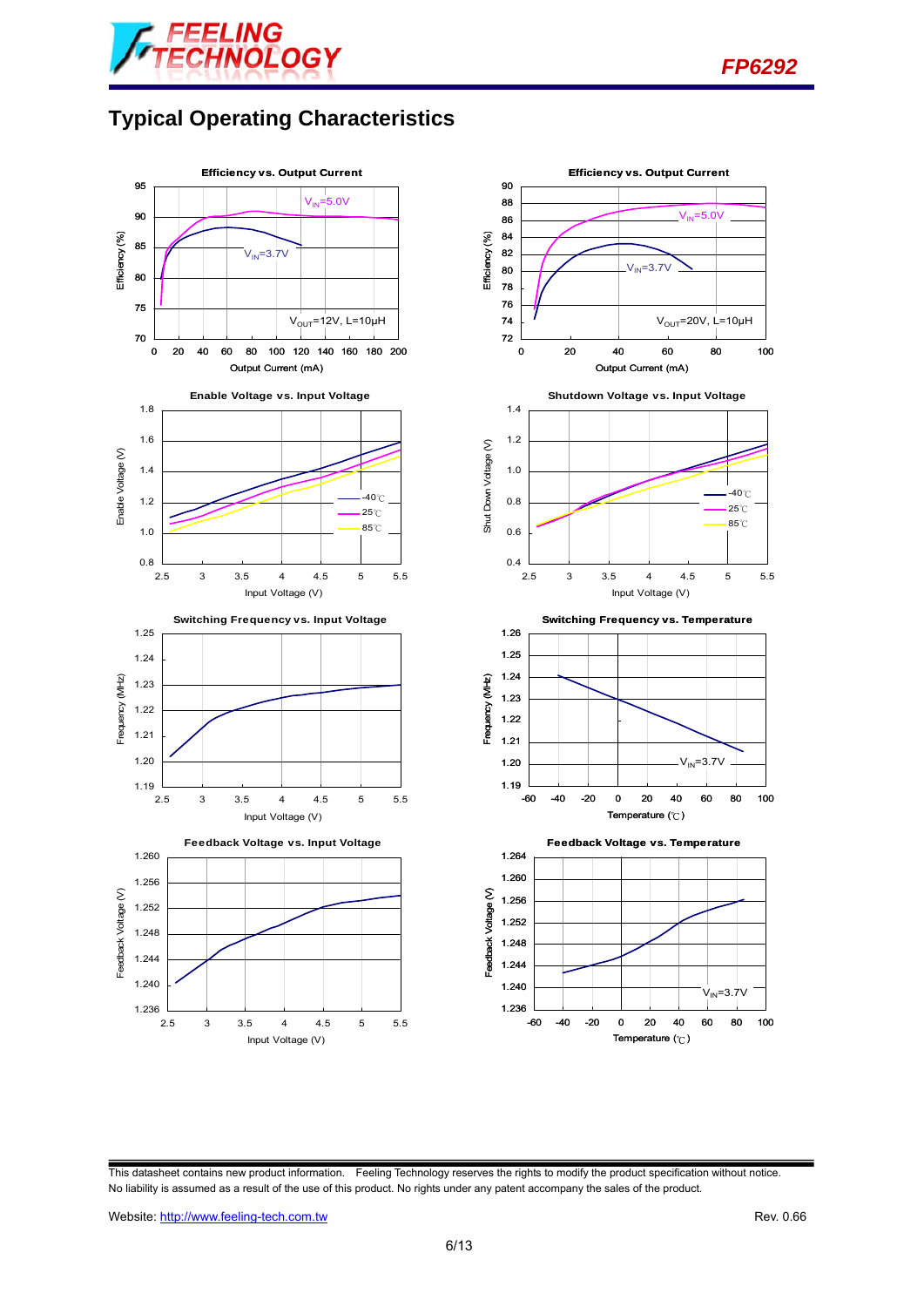





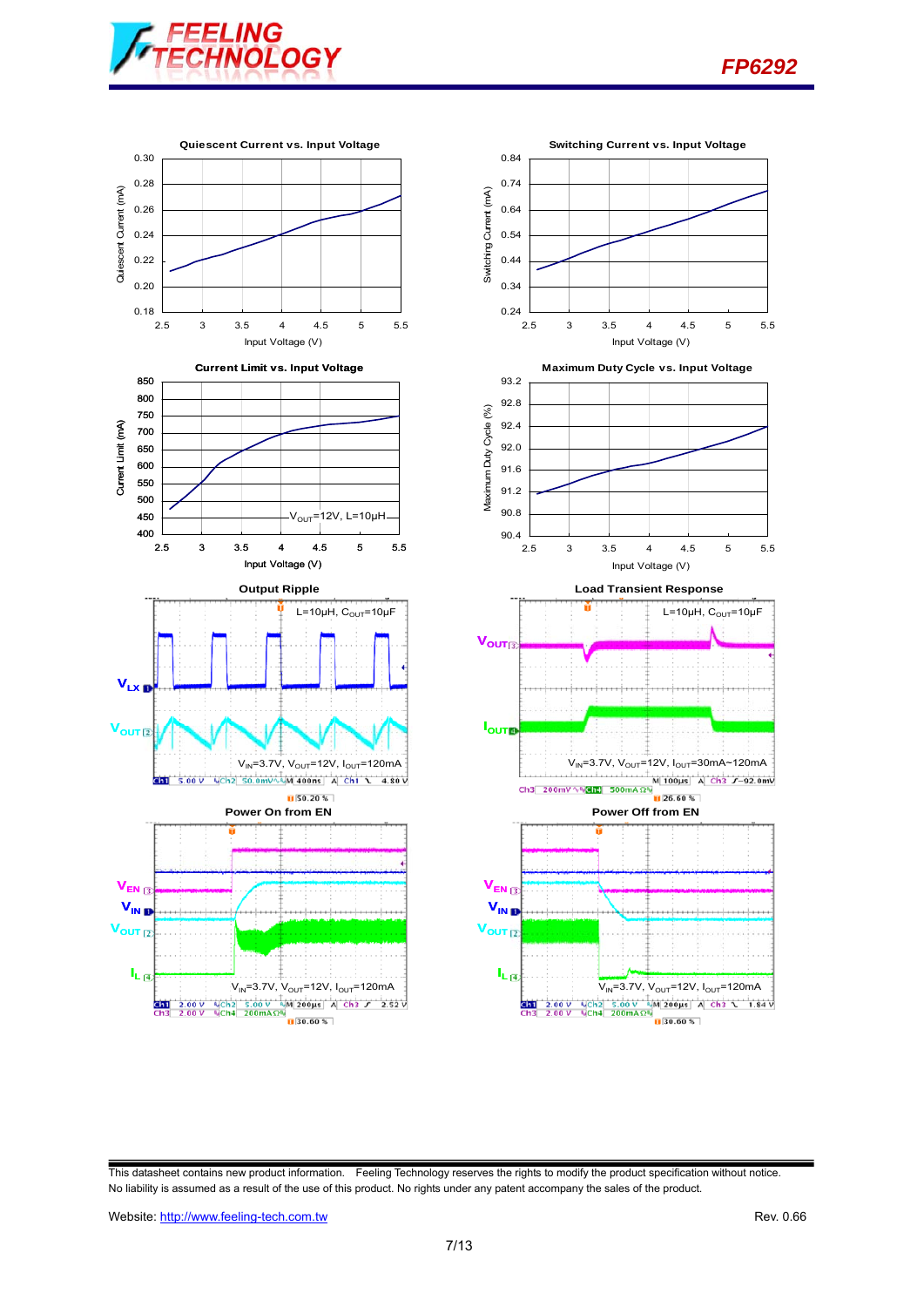

## **Function Description**

#### **Operation**

The FP6292 is a current mode boost converter. The constant switching frequency is 1.2MHz and operates with pulse width modulation (PWM). Build-in 24V / 0.75A MOSFET provides a high output voltage. The control loop architecture is peak current mode control; therefore slope compensation circuit is added to the current signal to allow stable operation for duty cycles larger than 50%.

#### **Soft Start Function**

Soft start circuitry is integrated into FP6292 to avoid inrush current during power on. After the IC is enabled, the output of error amplifier is clamped by the internal soft-start function, which causes PWM pulse width increasing slowly and thus reducing input surge current.

#### **Over Voltage Protection (OVP)**

In some condition, the resistive divider may be unconnected, which will cause PWM signal to operate with maximum duty cycle and output voltage is boosted higher and higher. The power MOSFET will be turned off immediately, when the output voltage exceeds the OVP threshold level. The FP6292's OVP threshold is 24V.

#### **Over Temperature Protection (OTP)**

FP6292 will turn off the power MOSFET automatically when the internal junction temperature is over 150°C. The power MOSFET wake up when the junction temperature drops 30°C under the OTP threshold temperature.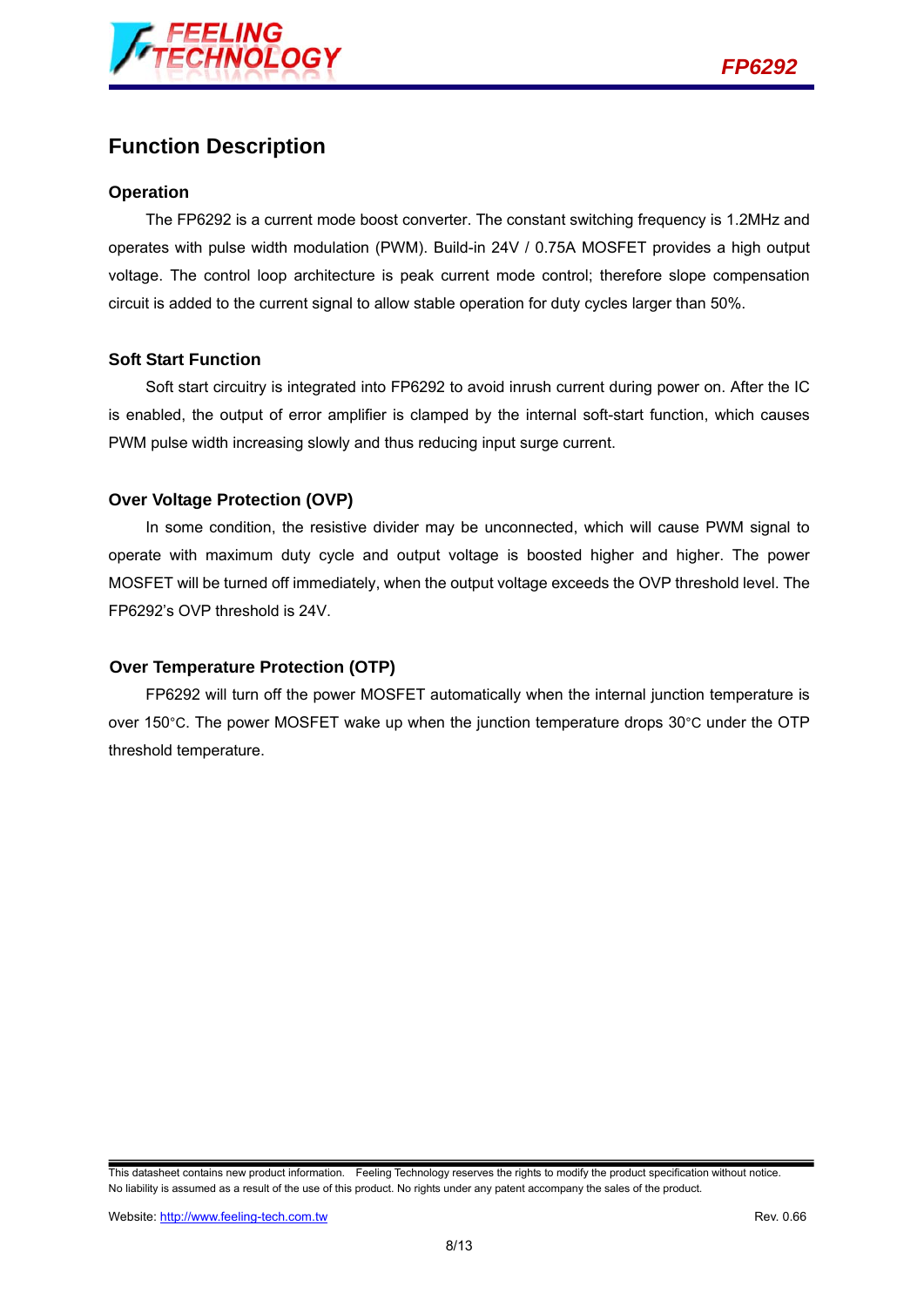

# **Application Information**

### **General Application Circuit**





This datasheet contains new product information. Feeling Technology reserves the rights to modify the product specification without notice. No liability is assumed as a result of the use of this product. No rights under any patent accompany the sales of the product.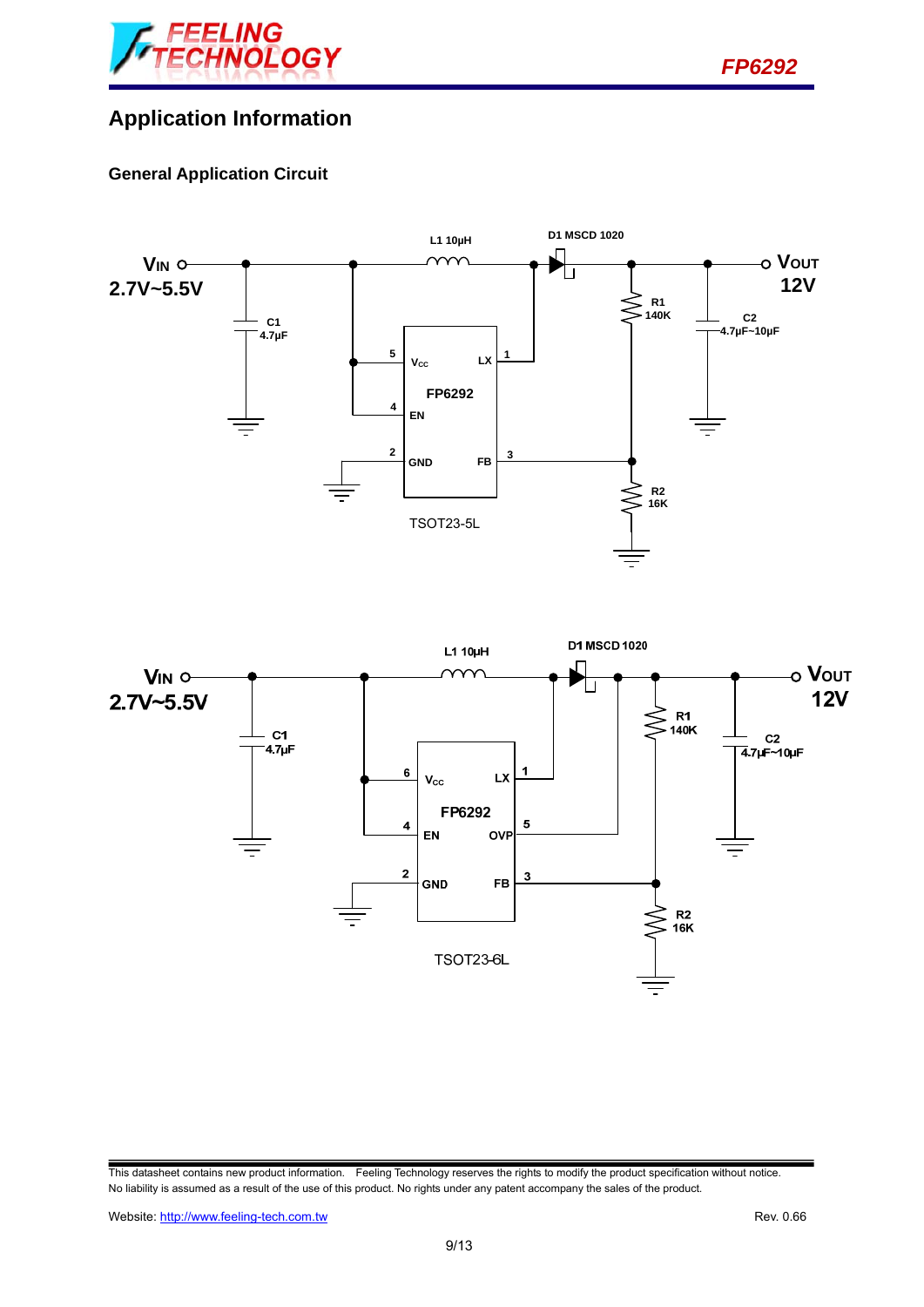

#### **Inductor Selection**

Inductance value is decided based on different condition. 4.7 to 22µH inductor value is recommended for general application circuit. There are three important inductor specifications, DC resistance, saturation current and core loss. Low DC resistance has better power efficiency. Also, it avoid inductor saturation which will cause circuit system unstable and lower core loss at 1.2MHz.

#### **Capacitor Selection**

The output capacitor is required to maintain the DC voltage. Low ESR capacitors are preferred to reduce the output voltage ripple. Ceramic capacitor of X5R and X7R are recommended, which have low equivalent series resistance (ESR) and wider operation temperature range.

#### **Diode Selection**

Schottky diodes with fast recovery times and low forward voltages are recommended. Ensure the diode average and peak current rating exceed the average output current and peak inductor current. In addition, the diode's reverse breakdown voltage must exceed the output voltage.

#### **Output Voltage Programming**

The output voltage is set by a resistive voltage divider from the output voltage to FB. The output voltage is:

$$
V_{OUT}=1.24V\left(1+\frac{R1}{R2}\right)
$$

| $V_{OUT} (V)$ | $R_1$ (kΩ) | $R_2$ (kΩ) |
|---------------|------------|------------|
|               | 140        | 46         |
| 12            | 140        | 16         |
| 15            | 145        | 13         |
| 18            | 150        | 11         |

The recommended resistor value is summarized below:

#### **Layout Considerations**

- 1. The power traces, consisting of the GND trace, the LX trace and the  $V_{\text{CC}}$  trace should be kept short, direct and wide.
- 2.  $LX \cdot L$  and D switching node, wide and short trace to reduce EMI.
- 3. Place C<sub>IN</sub> near V<sub>CC</sub> pin as closely as possible to maintain input voltage steady and filter out the pulsing input current.
- 4. The resistive divider R1and R2 must be connected to FB pin directly as closely as possible.
- 5. FB is a sensitive node. Please keep it away from switching node, LX.
- 6. The GND of the IC,  $C_{\text{IN}}$  and  $C_{\text{OUT}}$  should be connected close together directly to a ground plane.

Website: http://www.feeling-tech.com.tw **Rev. 0.66 Rev. 0.66** 

This datasheet contains new product information. Feeling Technology reserves the rights to modify the product specification without notice. No liability is assumed as a result of the use of this product. No rights under any patent accompany the sales of the product.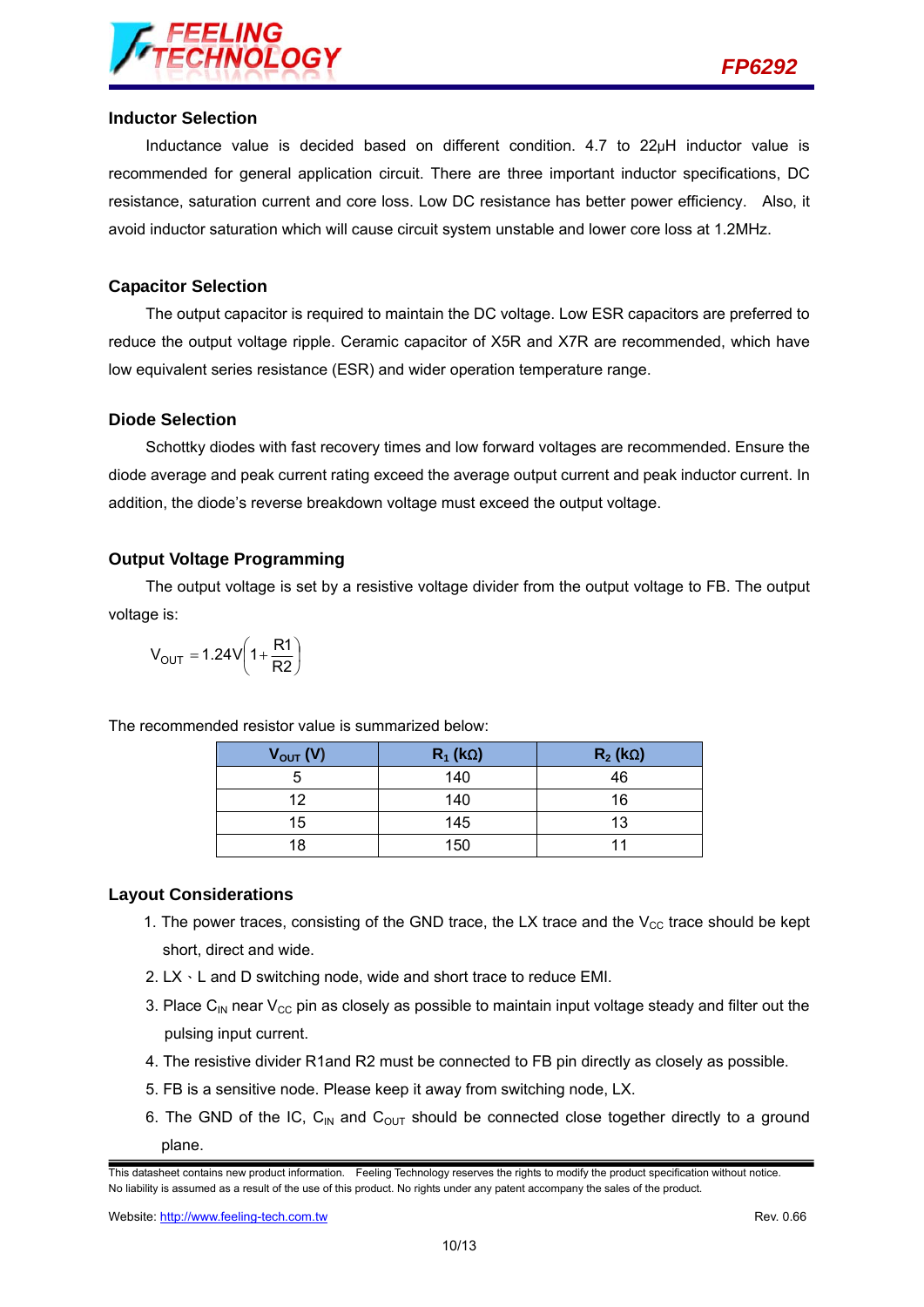



This datasheet contains new product information. Feeling Technology reserves the rights to modify the product specification without notice. No liability is assumed as a result of the use of this product. No rights under any patent accompany the sales of the product.

Website: http://www.feeling-tech.com.tw Rev. 0.66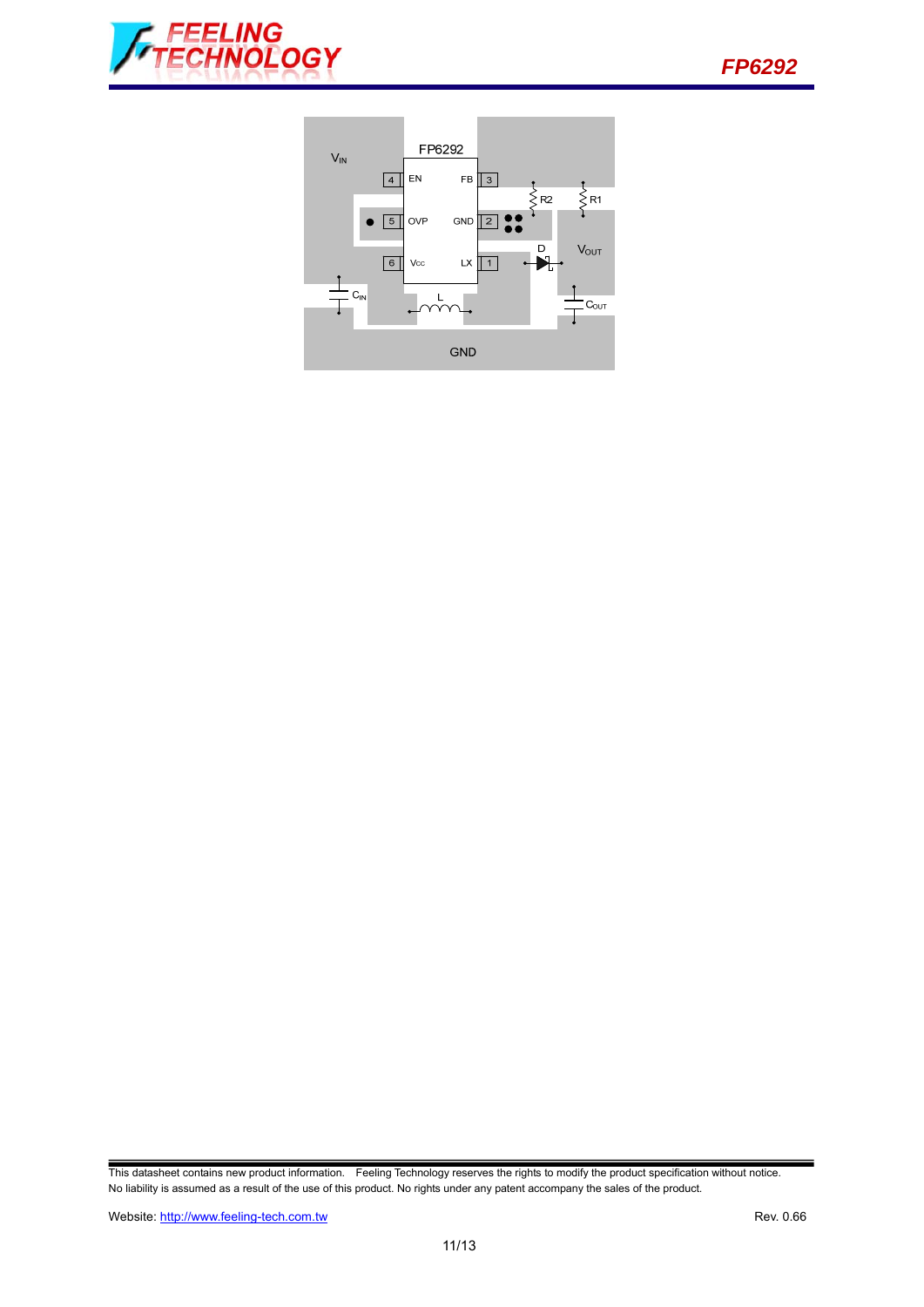

# **Package Outline**

### **TSOT23-5L**



| <b>Symbols</b> | Min. (mm)   | Max. (mm)    |  |
|----------------|-------------|--------------|--|
| Α              | 0.750       | 0.800        |  |
| A1             | 0.000       | 0.050        |  |
| A2             | 0.700       | 0.775        |  |
| b              | 0.350       | 0.500        |  |
| C              | 0.100       | 0.200        |  |
| D              | 2.800       | 3.000        |  |
| Ε              | 2.600       | 3.000        |  |
| E1             | 1.500       | 1.700        |  |
| e              | 0.950 BSC   |              |  |
| e1             |             | 1.900 BSC    |  |
| L              | 0.370       | 0.600        |  |
| L1             | 0.600 REF   |              |  |
| L2             | 0.250 BSC   |              |  |
| R              | 0.100       |              |  |
| R <sub>1</sub> | 0.100       | 0.250        |  |
| $\Theta^\circ$ | $0^{\circ}$ | $8^{\circ}$  |  |
| $\theta$ 1     | $4^\circ$   | $12^{\circ}$ |  |

#### **Note:**

- 1. Dimension "D" does not include molding flash, protrusions or gate burrs.
- 2. Dimension "E1" does not include inter-lead flash or protrusions.

This datasheet contains new product information. Feeling Technology reserves the rights to modify the product specification without notice. No liability is assumed as a result of the use of this product. No rights under any patent accompany the sales of the product.